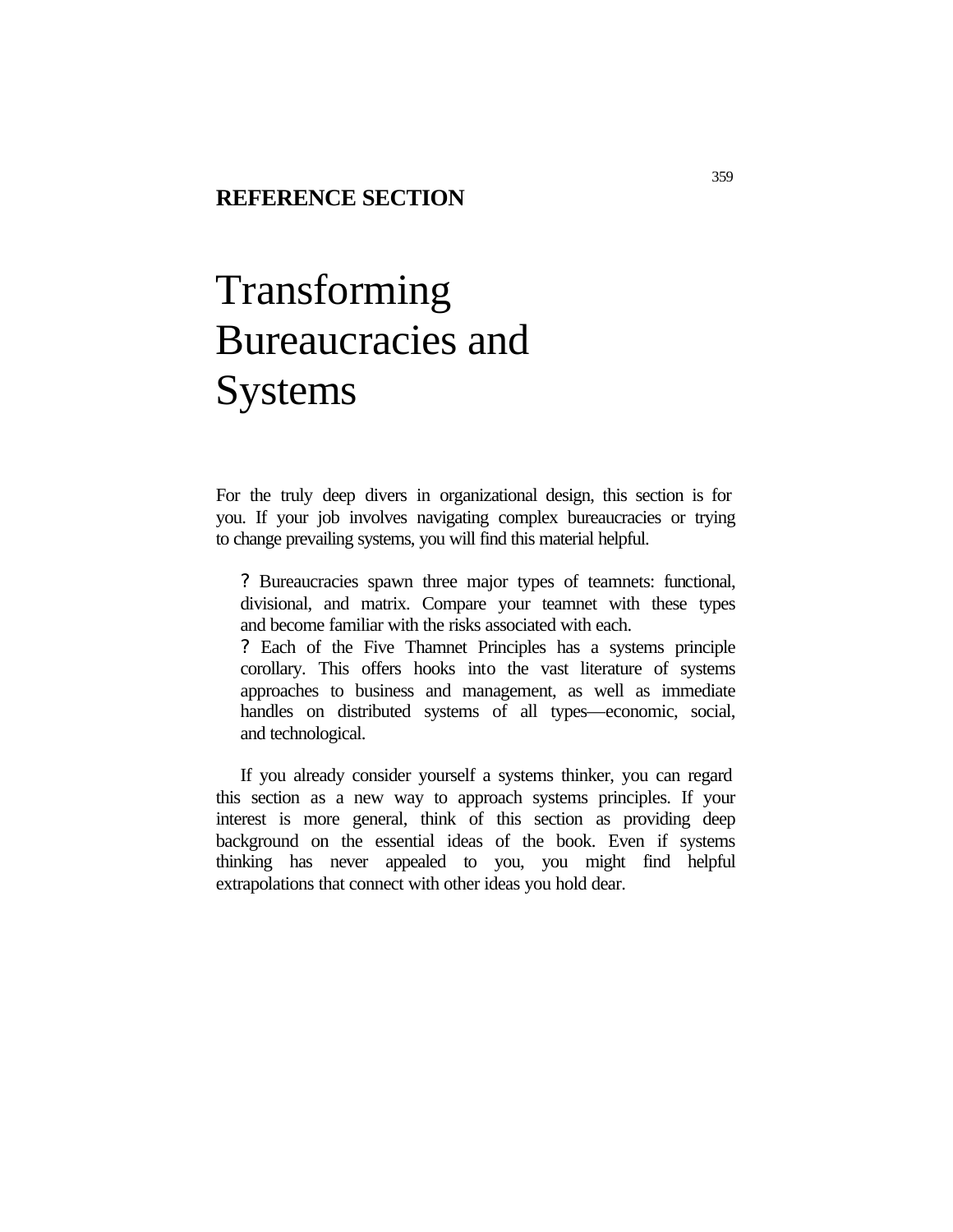# **Bureaucracies and Teamnets**

For many centuries, technology and organization have been engaged in a complex dance. Advances in technology spawn new forms of organization that encourage the development of new technology. One great wave of change comes on the heels of the European Renaissance and the invention of mechanistic science. Steam engines follow Isaac Newton's laws of motion, as do bureaucracies. Specialized, formal, machinelike organizations and assembly lines clack along behind the steam engines and their energetic offspring. In the movie *Modern Times,* Charlie Chaplin satirizes the human cog in the Industrial Age machine.

This organizational machine mentality fights to retain supremacy as another great wave of change breaks over the 20th century. The fertile minds of Albert Einstein and his colleagues first glimpsed a new age in the early part of the century. It fully bursts forth in the waning days of World War II as nuclear knowledge explodes over Hiroshima and Nagasaki in 1945. By mid-century, the use of television and computers fully reveals the outlines of the technological drivers of fundamental change.

As we speed toward the 21st century, we are living the Launch Phase of the Information Age. Today, global networks are emerging in the wake of' new knowledge, technologies, and the world economy. Networks do not replace hierarchy and bureaucracy; rather, they include them. To understand better where teamnets came from, we look more closely at hierarchy and bureaucracy.

#### **CENTRALIZED HIERARCHY AND SPECIALIZED BUREAUCRACY**

Traditional 20th-century organizations derive the coordination of centralized control from hierarchy and the power of replicable specialization from bureaucracy.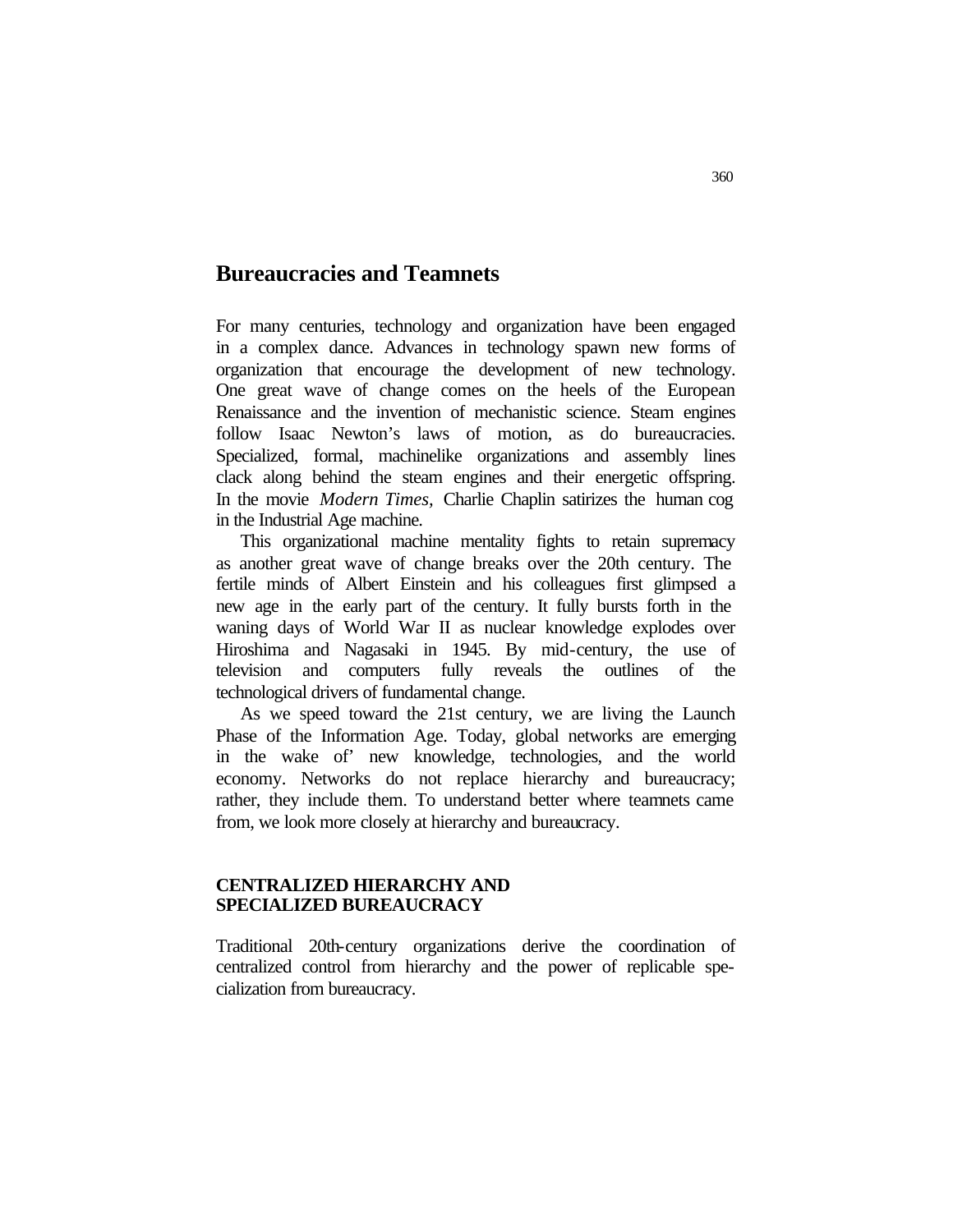The separate uses of these two organizational dynamics *centralization* and *specialization—are* clearly visible in the military: everyone has (a) hierarchical rank and (b) a specialized function. Similarly, the organizational title "vice president for finance" identifies both dynamics: a rank (vice president) and a function (finance).

"Specialization" is an abstract term that translates into jobs. Your job is your specialty. At the level of the firm, specialization defines the business you are in and what differentiates you from other companies. Specialization is where purpose gets specific.

In "Fighting Fire with Organization," chapter 12, we highlight the importance of getting the purpose right. Purposes come together in three basic ways: through complementary needs, common needs, or through a mix of both. These three ways of combining specialization correspond to three basic types of bureaucracy: functional, divisional, and matrix.

| ? Hierarchy   | <sup>2</sup> Centralization |
|---------------|-----------------------------|
| ? Bureaucracy | <sup>2</sup> Specialization |
| -Functional   | -Complementary              |
| -Divisional   | -Common                     |
| -Matrix       | -Mixed                      |
|               |                             |

Complementary departments are the basis for the *functional* form of bureaucracy. These one-of-each-kind organizations combine capabilities such as marketing, design, production, service, and sales. Historically, the pure classical railroad-and-steel-type bureaucracy works best for producing standard products in a slowly changing market. Where these conditions don't prevail, the legacy of functional bureaucracy—awesomely exaggerated in government plagues every aspect of society today. People are not joking when they call them dinosaurs.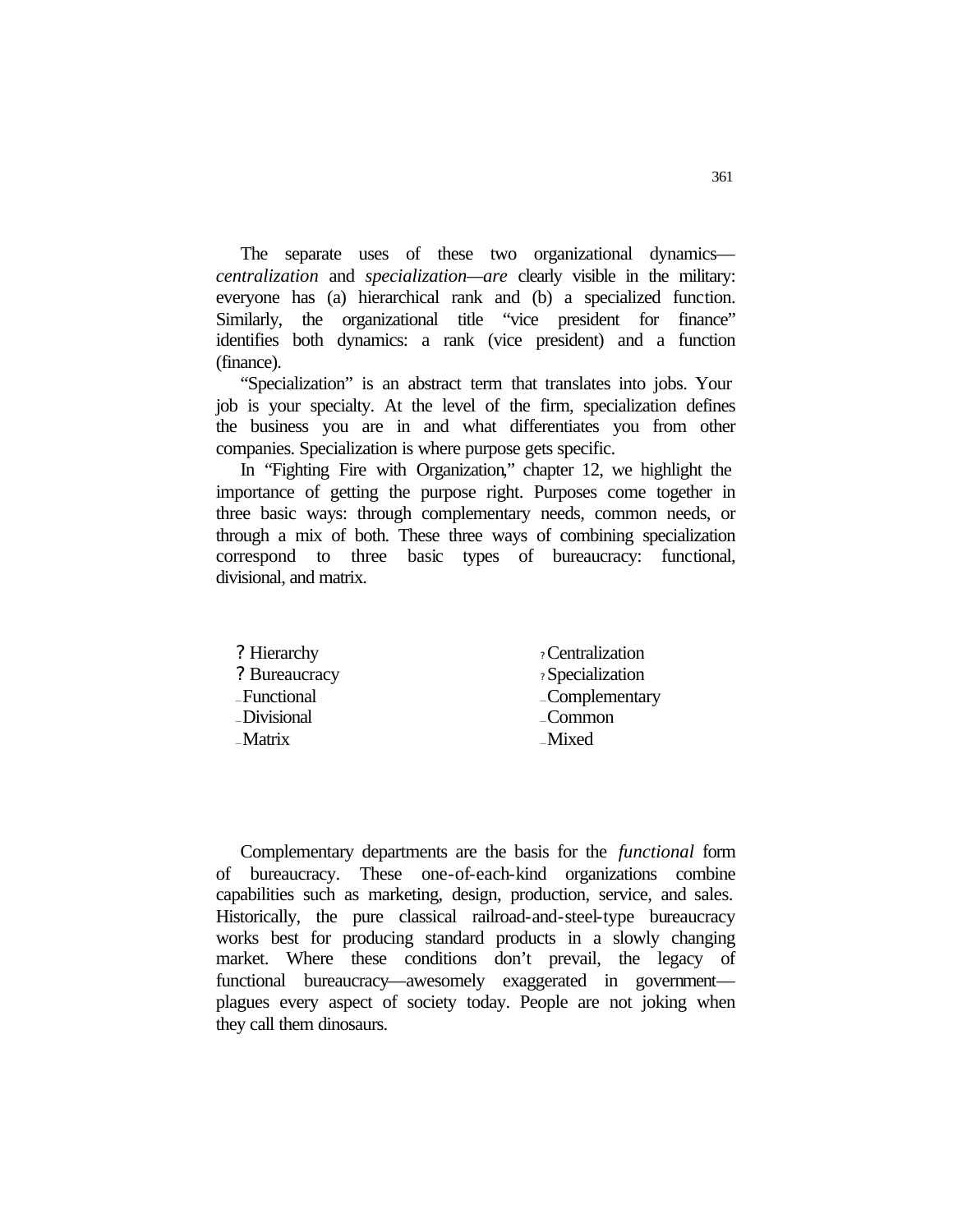*A functional bureaucracy is a set of different specialties that come together as a special-purpose machine under central control.*

In the early 1900s, bureaucracy begins to spawn a significant variation on the classic form. Faced with the need to achieve even greater economies of scale—particularly for capital utilization—the largest of firms forge *divisions.* At General Motors in the 1920s, Alfred R Sloan invents large, semiautonomous operating units, each with its own complete complement of functions. To the public, these divisions become well known by their product names—Chevrolet, Pontiac, Buick, Oldsmobile, Cadillac, GMC Trucks. After World War II, divisions proliferated in many large companies, usually organized either by related products or services, or by marketing regions.

> *A divisional bureaucracy is a centralized cluster of similar special-purpose machines.*

As the Information Age reaches early adolescence in the 1960s and 1970s, conventional functions and divisions proved increasingly inadequate in fast-moving industries. So the third child of bureaucracy formed: the *matrix.* Instead of inserting a divisional layer and duplicating functions, companies maintain relatively stable functions, intersected by a number of relatively quickly changing divisional markets or products. With its dual reporting structure—one to the function and one to the project under way (or product, or region) the matrix enables organizations to adapt more quickly to markets.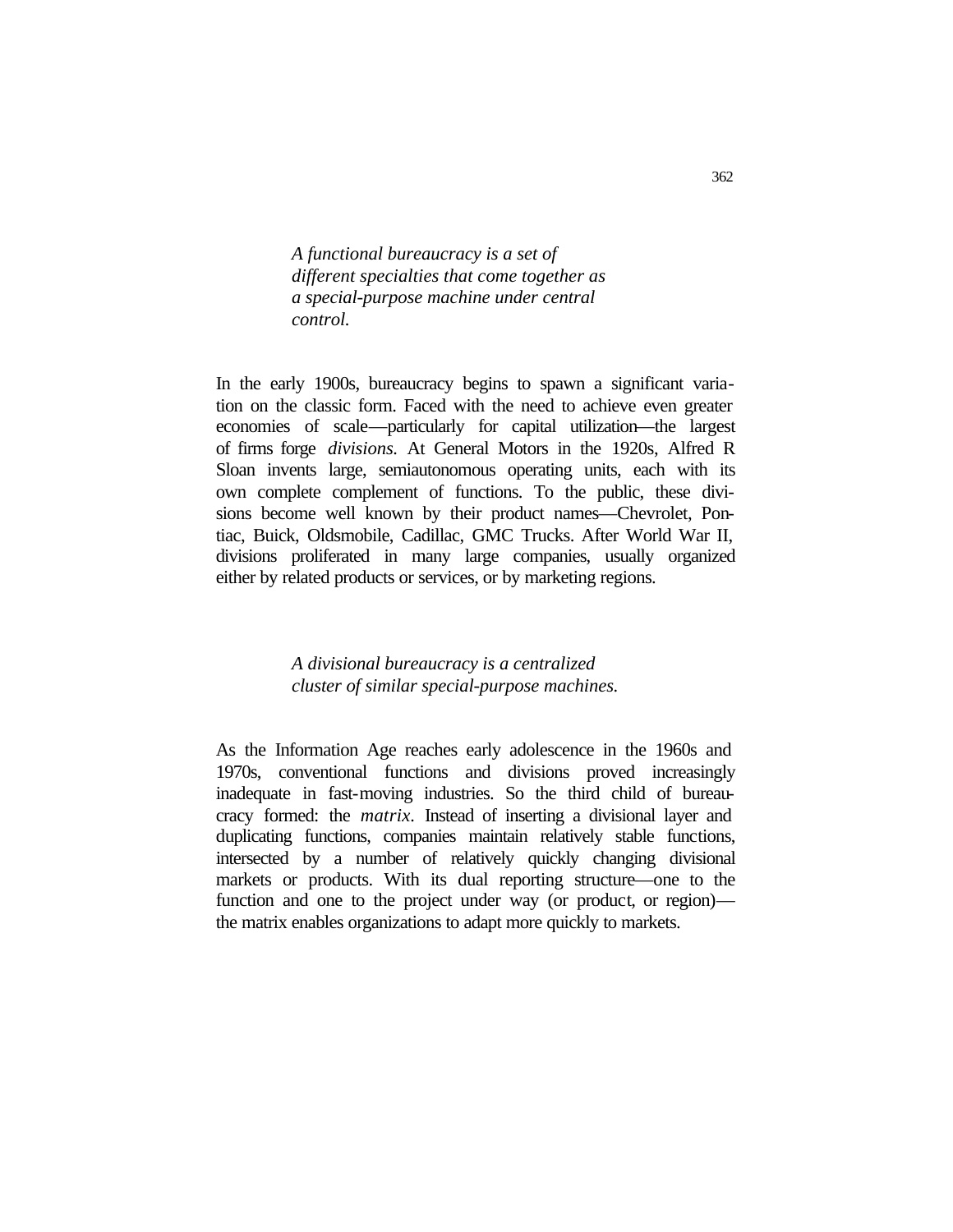*A matrix offers the stability of functions and the flexibility of divisions.*

#### **WHY BUREAUCRACIES FAIL**

Each bureaucratic form has a tendency to fail in different ways.<sup>1</sup> *Functional* firms fail when they grow beyond their ability to fully

use all their special skills and machines. Sometimes failure occurs insidiously slowly, as a company loses its ability to tell how well a function does its job or how much value it contributes to the whole enterprise. While sheer size alone overloads a functional organization, so does widening the scope of products or services beyond the capabilities of centralized management. It is far too easy to take on too much as the pace of change accelerates. Success—and giddy bureaucratic growth—are often the precursors to dramatic and seemingly sudden failure.

*Divisions* have a different problem. While sharing some of the autonomy found in networks, divisions suffer from the weakness of their centralized superstructure. Typically, corporate executives *force*  cooperation across divisions, undercutting the self-reliance and market sensitivity of the business unit. While self-initiated cooperation across divisions works, mandated cooperation something of an oxymoron—does not. Divisional bureaucracies also overreach themselves when they buy or create new divisions that stray too far from their core expertise.

*Matrix* organizations have yet different weaknesses. Subject to the vagaries required to balance between stable and changing factors, the matrix manager has considerable difficulty serving two masters. Either the functions are too strong, and the projects are too weak—or vice versa. Centralized control and the complexity of the interrelations do not an easy mix make. What they do create is many middle managers with much responsibility but little authority. The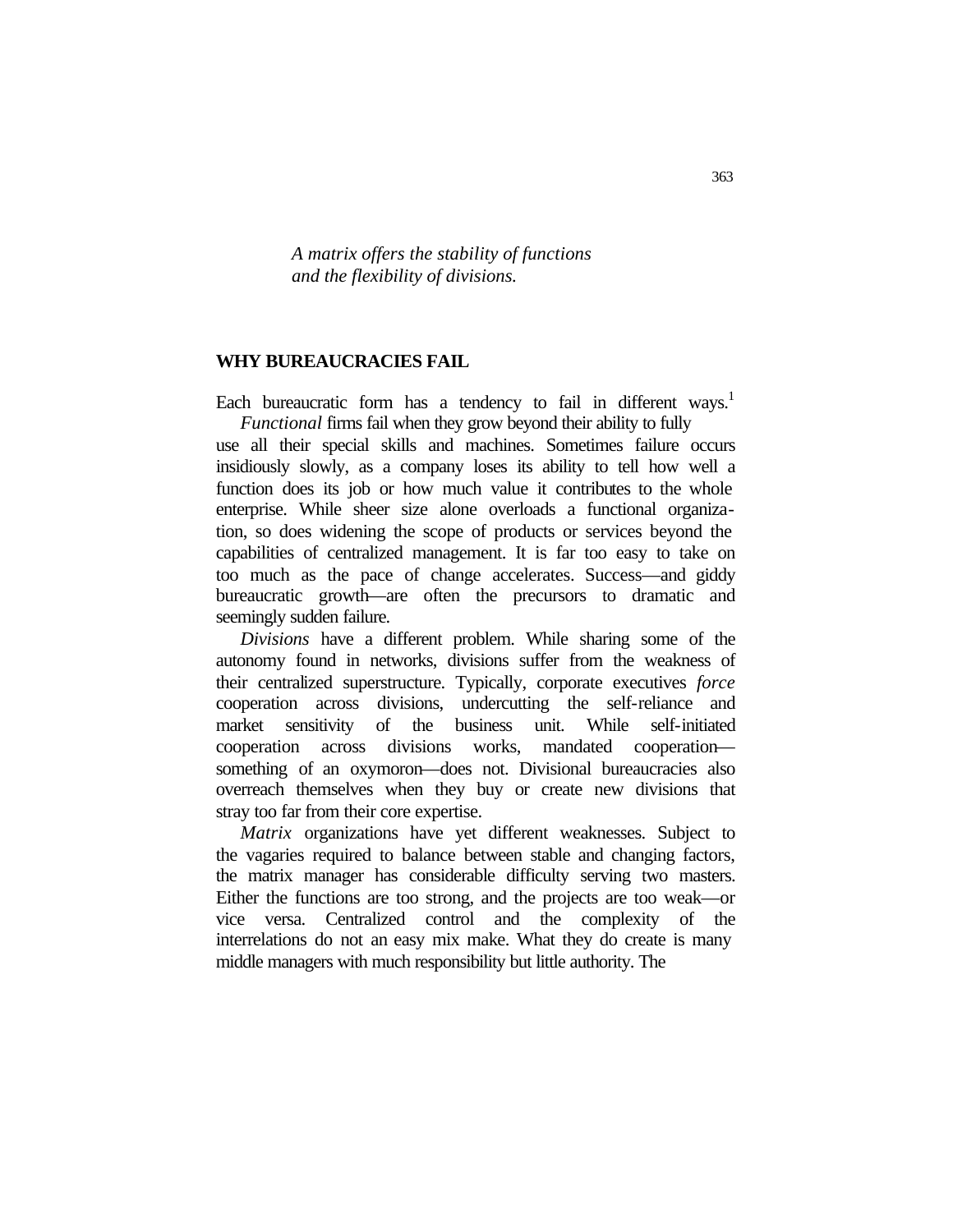complexity of matrix management too easily overloads central control mechanisms. When companies exert a centralized effort to maximize global enterprise benefits, they also tend to limit the adaptability of local units.

#### **BYE-BYE BUREAUCRACY**

People often contrast networks with hierarchy, and even hold them in opposition to one another. The clash between centralization and decentralization is epic and sometimes brutal in specific circumstances. From a distance, however, it appears to be much more a dance of dynamic balance. In the end, there are always aspects of both in any successful human organization.

> *Networks do not eliminate hierarchies— they balance and reduce them.*

While hierarchies are likely to be leaner in well-networked organizations, bureaucracy may be decimated altogether. Networks offer a more direct challenge to bureaucracies because they offer an alternative way of organizing specialized units, promoting autonomy rather than dependence.

> *For many purposes, networks replace bureaucracy.*

As traditional companies find themselves pushed to become more networked, they can move beyond bureaucracy in both internal and external ways. Whether attention is on internal or external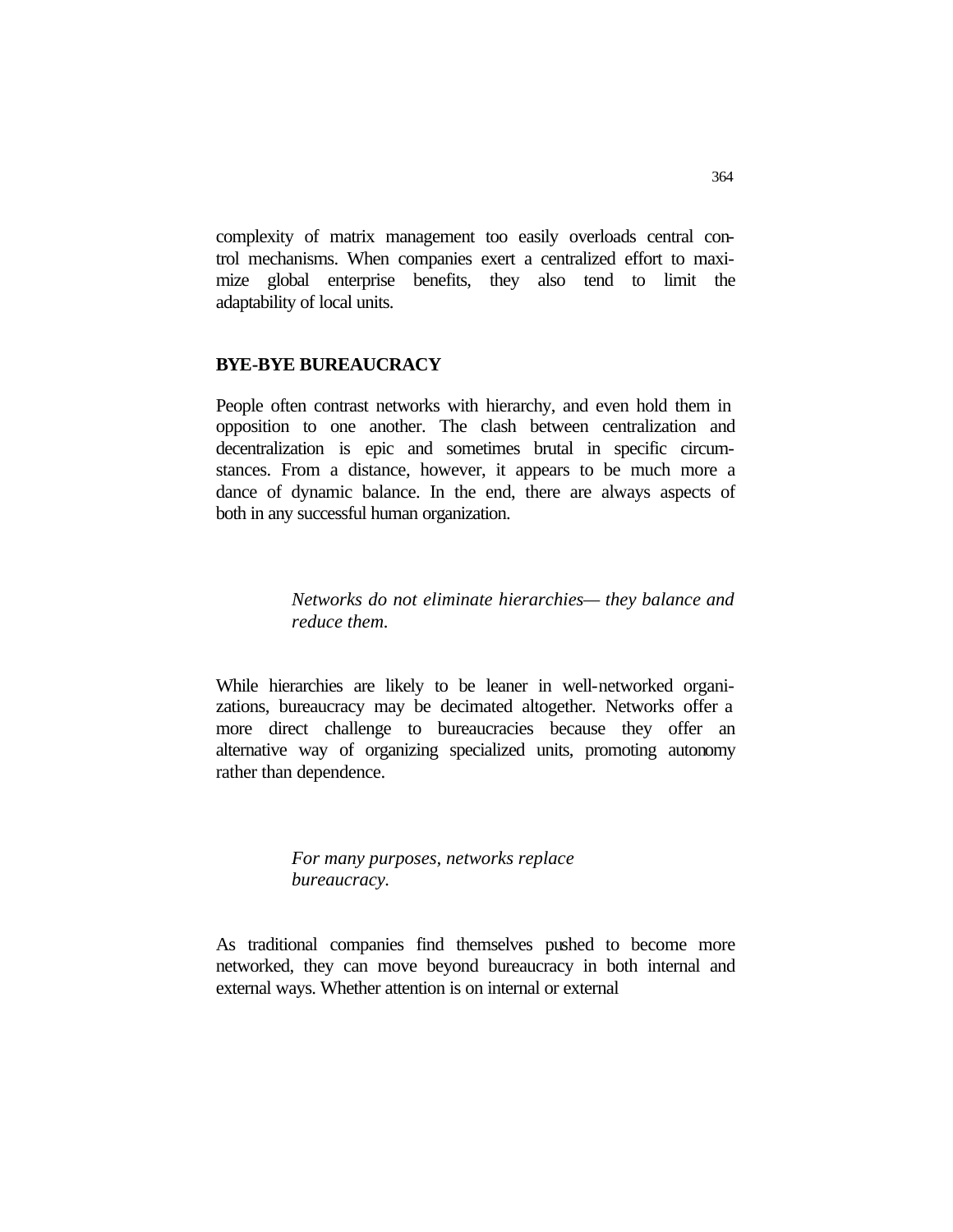changes, or both, companies need to carefully create and nurture the Co-opetition Dynamic. Healthy networks integrate and sustain the forces of *competition—independent* members and multiple leaders with the forces of *cooperation—unifying* purpose and voluntary links.

Problems in particular teamnets follow from both excesses and deficiencies in the forces of co-opetition. To develop a "failure detection device," we look at the weaknesses of different teamnet types in terms of competition and cooperation.

The teamnet types discussed here follow the same form as those presented in "In It Together," chapter 4, and "Inside-Out Teamnets," chapter 5, and summarized in "Fighting Fire with Organization," chapter 12, particularly in the chart "From Bureaucracy to Teamnets." Here, they appear for easy comparison with their bureaucratic progenitors.

#### **TEAMNETS OF THE FUNCTIONAL PERSUASION**

Teamnets that develop among functions thrive on *complementary*  needs. Together, these functional components form an economically viable whole:

? Internally, through cross-functional teams, sociotechnical systems, and top teams; and

Externally, through core firms, joint ventures, and vertically integrated flexible business networks.

#### *Internal Functions*

Cross-functional teams, such as Conrail's Strategy Management Group, in which a companywide cross-section of managers makes strategic decisions, or Digital's Calypso team, are the most common type of teamnet that springs up in bureaucracies. They thread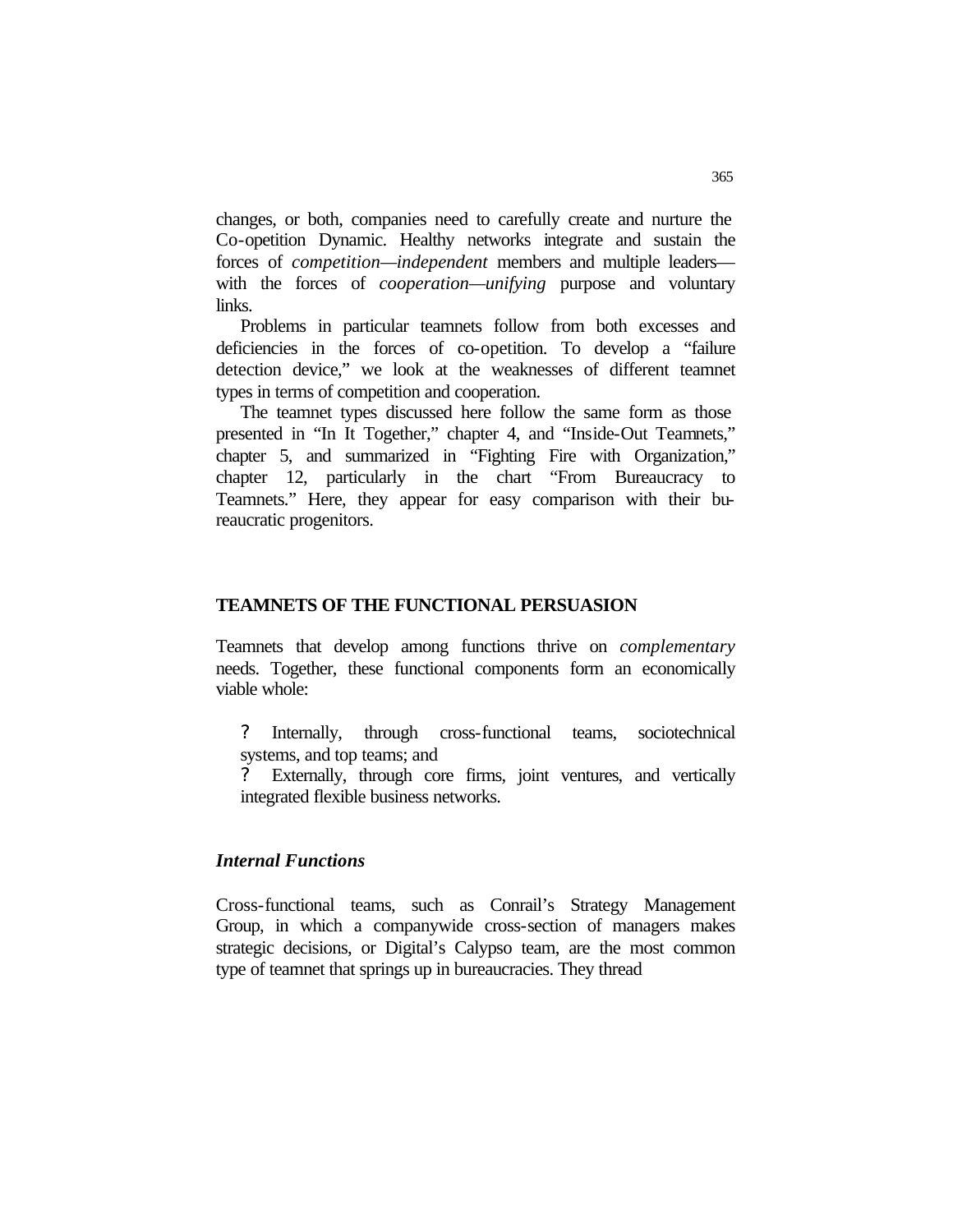across the company's functions, choosing one from Column A, one from Column B. Usually operating under hierarchical oversight, cross-functional teams coordinate activities among multiple specialties.

Internally, functional networks are at risk for many competitive reasons:

? Turf wars, the all too familiar situation where organizational territory takes precedence over corporate strategy;

? Decision making so protective and cross-functionally feeble that it grinds to a halt in gridlock;

? Disenfranchisement, in which cross-functional teams receive so little legitimacy from the hierarchy that they end up as just another committee.

There are also cooperative reasons for failure, such as:

? Excessive involvement, where people think everyone needs to be consulted in everything, which, of course, brings all progress to a halt; and

? Groupthink, where people lose their critical thinking faculties, resulting in bad decisions.

## *External Functions*

Functional networks also form across company lines, often driven by big companies in trouble. This was exactly how Harry Brown found Erie Bolt when he took over the Erie, Pennsylvania, bolt maker. It was losing money and "looked like a mini-GM," he said. As part of a value chain, Erie Bolt, the producer, forms market-based relationships with a few upstream suppliers and downstream distributors. In Denmark, Alphabetica, a network of small firms, provides complete interiors for buildings—from interior design to delivering the plants for the lobbies. These networks, whether organized by a core firm or a group of complementary firms, provide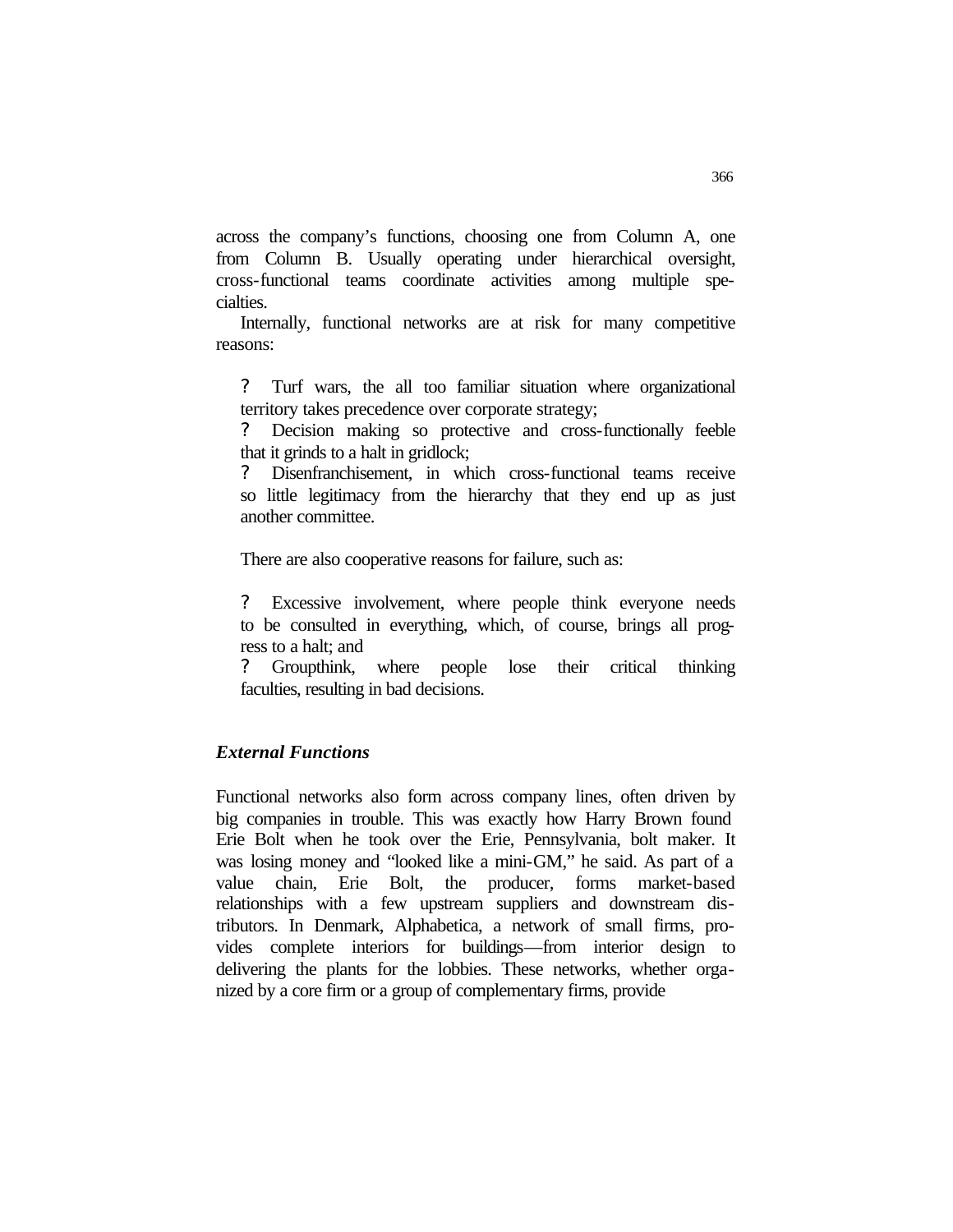diverse expertise with reduced risk. Responsibility for assets spreads across all the firms, separately stimulating each partner to make full use of his own capabilities by maintaining other relationships outside the network.

Intercompany functional teamnets fail for competitive reasons when:

? Upstream and downstream businesses unduly rely on one core

firm and unhealthy co-dependencies emerge; and

? In a small group of firms, total dependence on one another for business success leaves them subject to the same inefficiencies as a rigid functional bureaucracy.

They fail due to cooperative weaknesses, including:

? Pressure of excessive coordination, compromising the creativity of specialized partners, or retarding a swift response to market changes.

## **DIVISIONAL TEAMNETS**

*Common* needs are the basis for teamnets with divisional structures, in contrast to the complementary needs that bind functional teamnets.

? Inside companies, divisional teamnets include service webs, empowered clusters, study circles, and empowered work groups; and

? Externally, divisional teamnets appear as horizontally articulated flexible business networks and the numerous industry associations of "like" companies.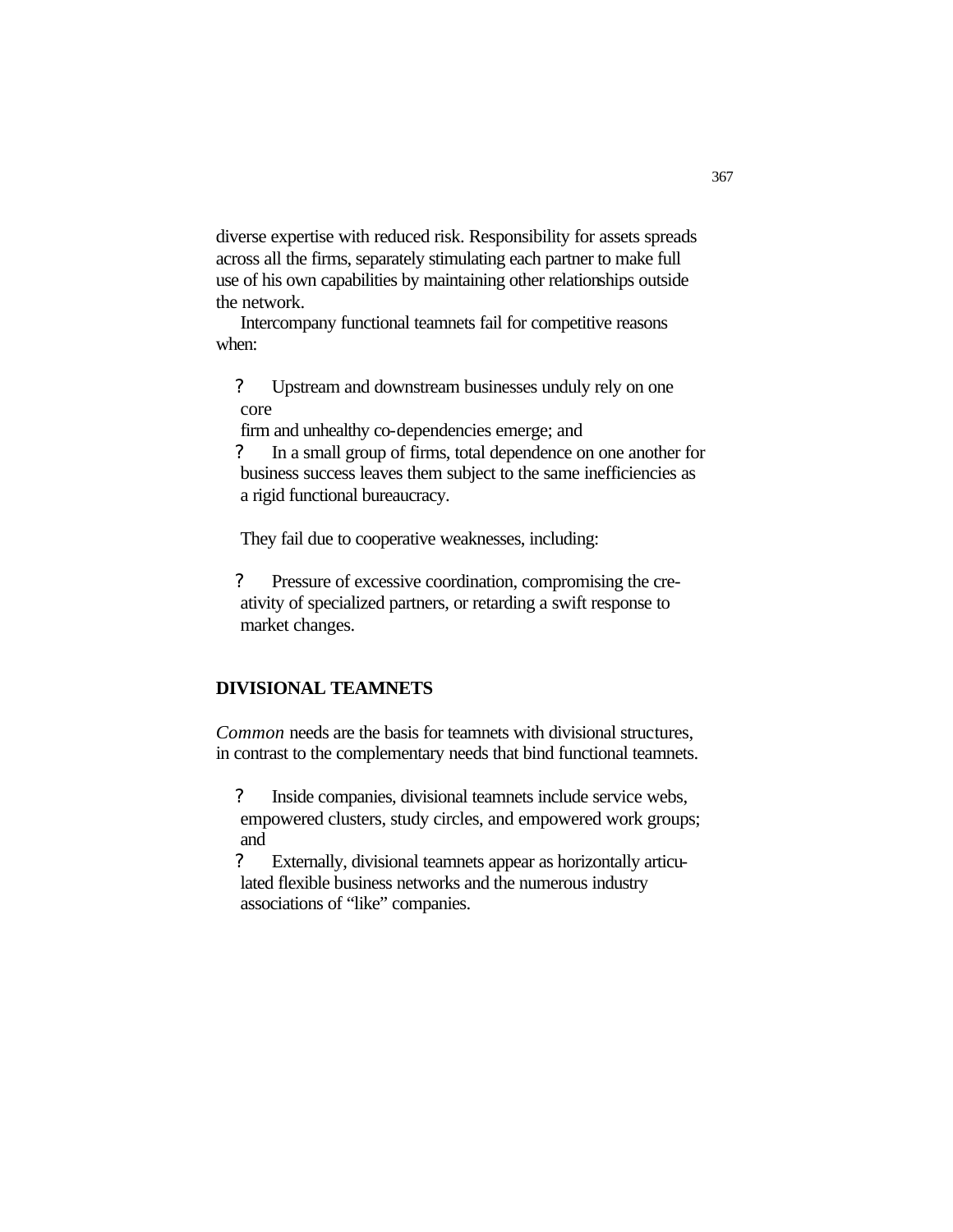#### *Internal Divisions*

When a company creates divisions and reaggregates as internal networks, it does so by reducing business units to the smallest independently viable size. At Procter & Gamble, this means forming many self-directed work groups. In British Petroleum's clusters, units of 40 to 50 people effectively perform all administrative functions. W L. Gore & Associates limits a new factory to 200. These internal units operate within their hierarchy's guidelines; their relative autonomy and small size enable them to cope rapidly with diverse local conditions and global market changes.

Divisional networks are competitively weak inside companies when:

? The autonomous parts have too little understanding of the whole enterprise; and

The effort to maximize the unit's economic results means sub-optimizing the corporate whole.

Divisional networks fail in the cooperation domain when:

? The hierarchy, ever lurking with the executive impulse to control, takes over in a crisis, and crises seem to multiply; and

? Units adhere to a too-detailed strategy that squelches incentives for local initiatives.

#### *External Divisions*

The Philadelphia Guild is a group of businesses that has designed a line of home office furniture. They differentiate around unique pieces of the line, while they pool their common needs as woodworkers. These small business "divisional" teamnets typically form in industries with limited economies of scale and circumscribed opportunities for vertical integration, such as garments, metalworking, and woodworking. Such teamnets also are common in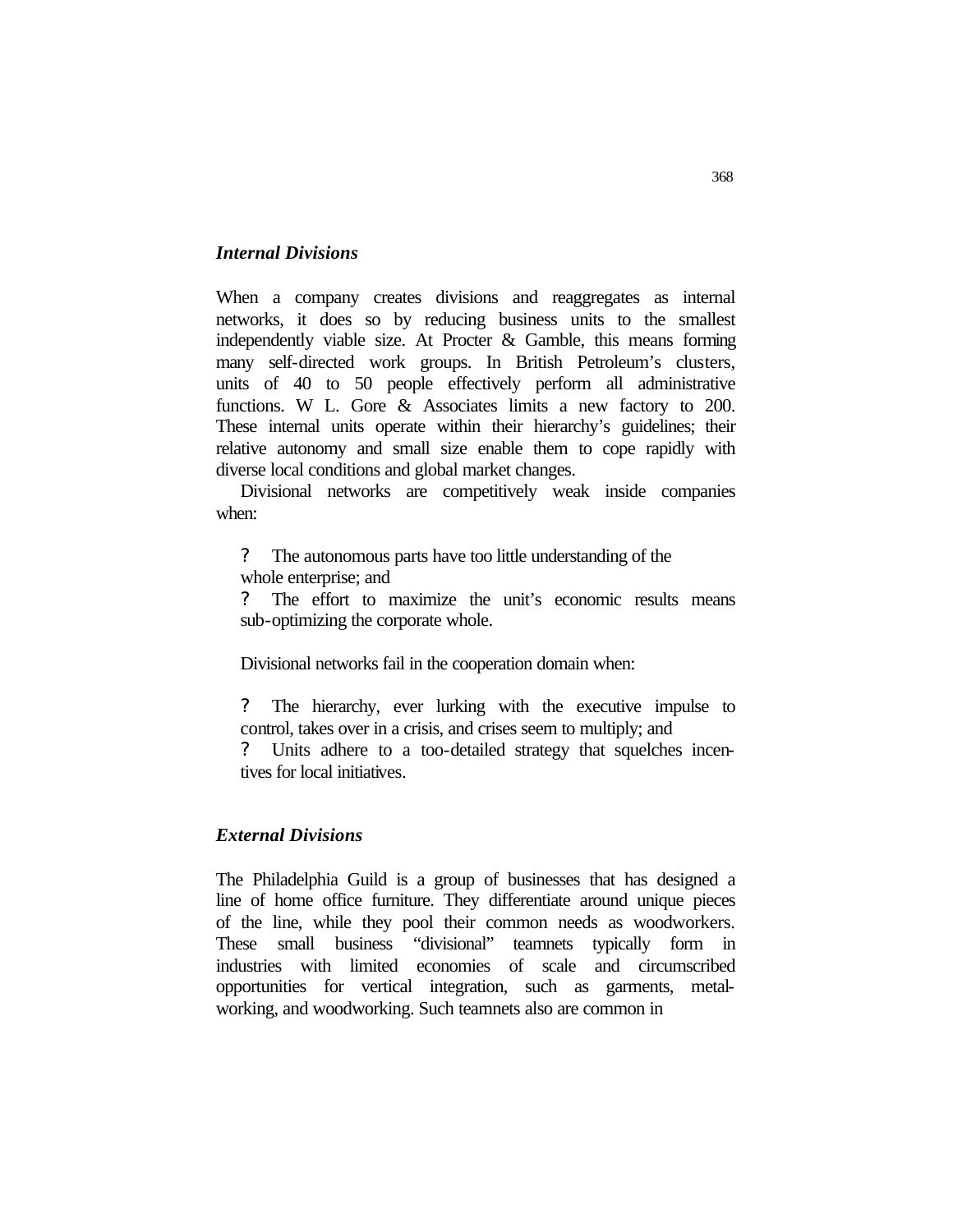industries with a high rate of change and a dependence on very skilled people, like high-tech and bio-tech.

Such divisional networks have competitive weaknesses when:

? Partners become overspecialized, burrowing into a niche so small that other firms with broader expertise take over the role.

Among externally divisionalized networks, cooperative failures arise from:

? Linkages that persist with no economic advantage even after circumstances have changed; and

? Opportunities are missed because of preexisting exclusive relationships.

#### **MATRIX TEAMNETS**

Matrix teamnets are the most complex. They use the glues of both functions, which are stable and complementary, and divisions, which are changing and common, in very fast-moving environments:

? Internally, they appear in kaizen management approaches and development of internal markets; and

? Externally through keiretsu, voluntary geographies, and SME economic development.

#### *Internal Matrix*

Very large, very lean organizations that require large capital investments are the ultimate in internal matrix networks, the purported direction of the new decentralized IBM of the 1990s. Internal market mechanisms calibrated by the external market test the value of multiple commonly owned business units. Internal market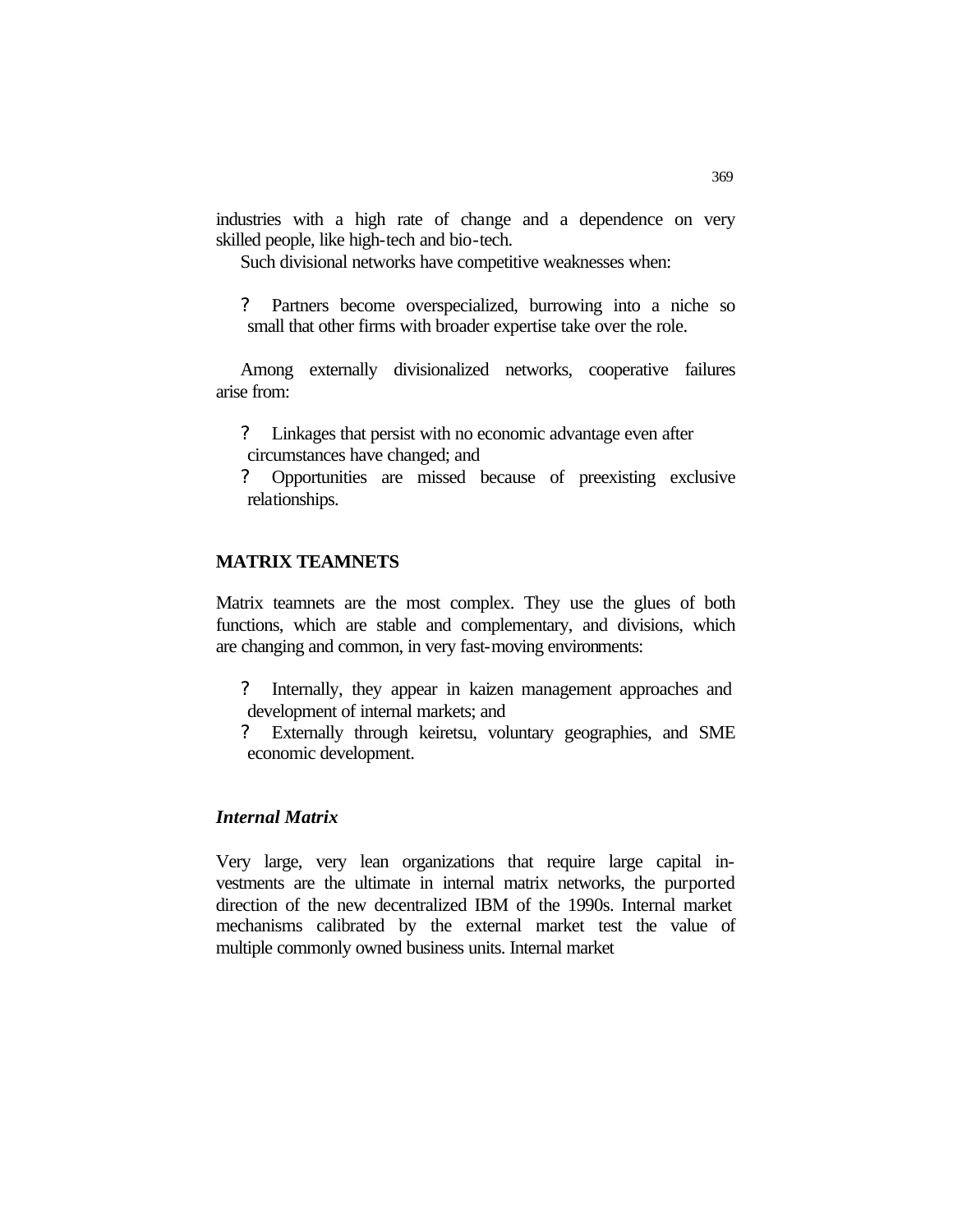controls replace perpetually out-of-date administrative procedures, as the electrical equipment business of Asea Brown Boveri attests.

Matrix teamnets fail competitively when:

- ? Internal units with specialized assets produce more than the internal market can absorb at competitive advantage over external sources.
- Cooperative weakness of the internal matrix is inevitable when:
- ? The residual hierarchy cannot control the temptation to issue commands instead of using influence and incentives to guide component operations.

#### *External Matrix*

The external matrix teamnet is a dynamic environment where many independent firms create multiple relationships drawing from a large number of possible partners. Relationships form, dissolve, and reform based on both complementary and common needs. Japanese keiretsu are an early form of sub-national matrix teamnets:

many separate firms in different industries with multiple interdependencies cluster around a common bank. Emilia-Romagna and Denmark are dynamic economies of many flexible business networks, a development strategy for countries or regions with many small firms.

These large-scale dynamic teamnets are prone to competitive paralysis because:

? People all around the world initially respond to the idea of business networks in the same way: "We are too independent to cooperate."

Cooperative failure at this level results when:

? A "we'll do it for you" attitude on the part of core firms, brokers, or other leaders results in an unhealthy number of dependency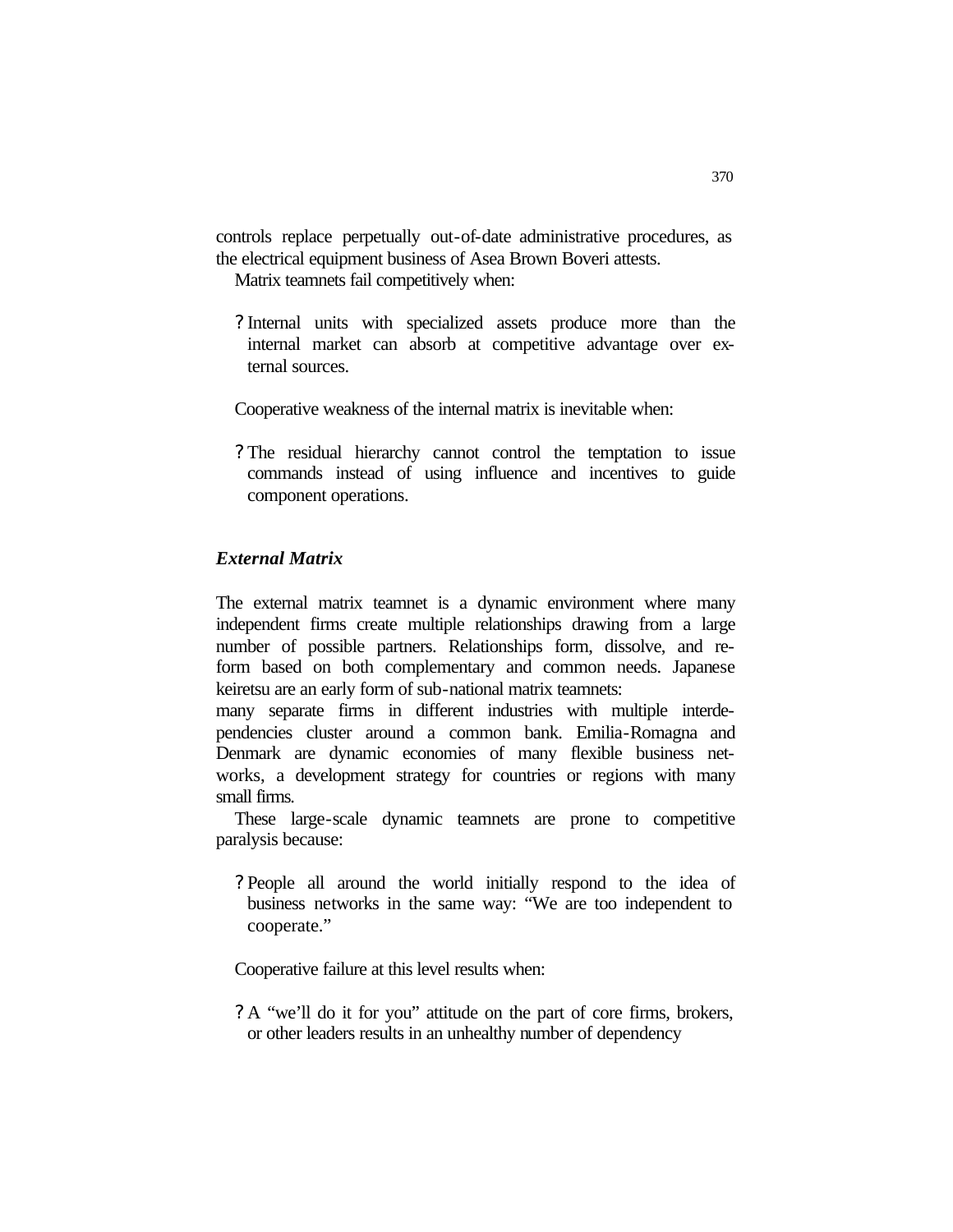relationships and subsequent distortion of economic realities; and

? Overzealous public agencies or strategic planners at a lead bank slip from a suggestive into a directive role.

This section summarizes the taxonomy of teamnets and their risk points. This is an example of using systems theory to manage complexity: it pulls a disparate variety of cases into an integrated framework to leverage common principles. We expand upon the systems infrastructure next.

# **Holism for the Left Brain**

"Network" is a general concept like "system." Networks of molecules, neurons, waterways, transportation, television stations, and computers share common features, such as nodes (members) and links.

Consider the next few pages an extremely short course in systems thinking. Use it to help you simplify complexity. Each of the network concepts has an analog in general systems theory. By associating these concepts with one another, we leverage the phenomenal power of such complexity-busting tools as the systems principle of hierarchy:

| <b>NETWORK PRINCIPLE</b> | <b>SYSTEMS PRINCIPLE</b> |
|--------------------------|--------------------------|
| · Network                | · System                 |
| · Purpose                | · Synergy                |
| * Members                | · Holons                 |
| · Links                  | · Relationships          |
| · Leaders                | · Representation         |
| · Levels                 | · Hierarchy              |
| • Co-opetition           | • Complementarity        |
| · Phases                 | · Logistic growth curve  |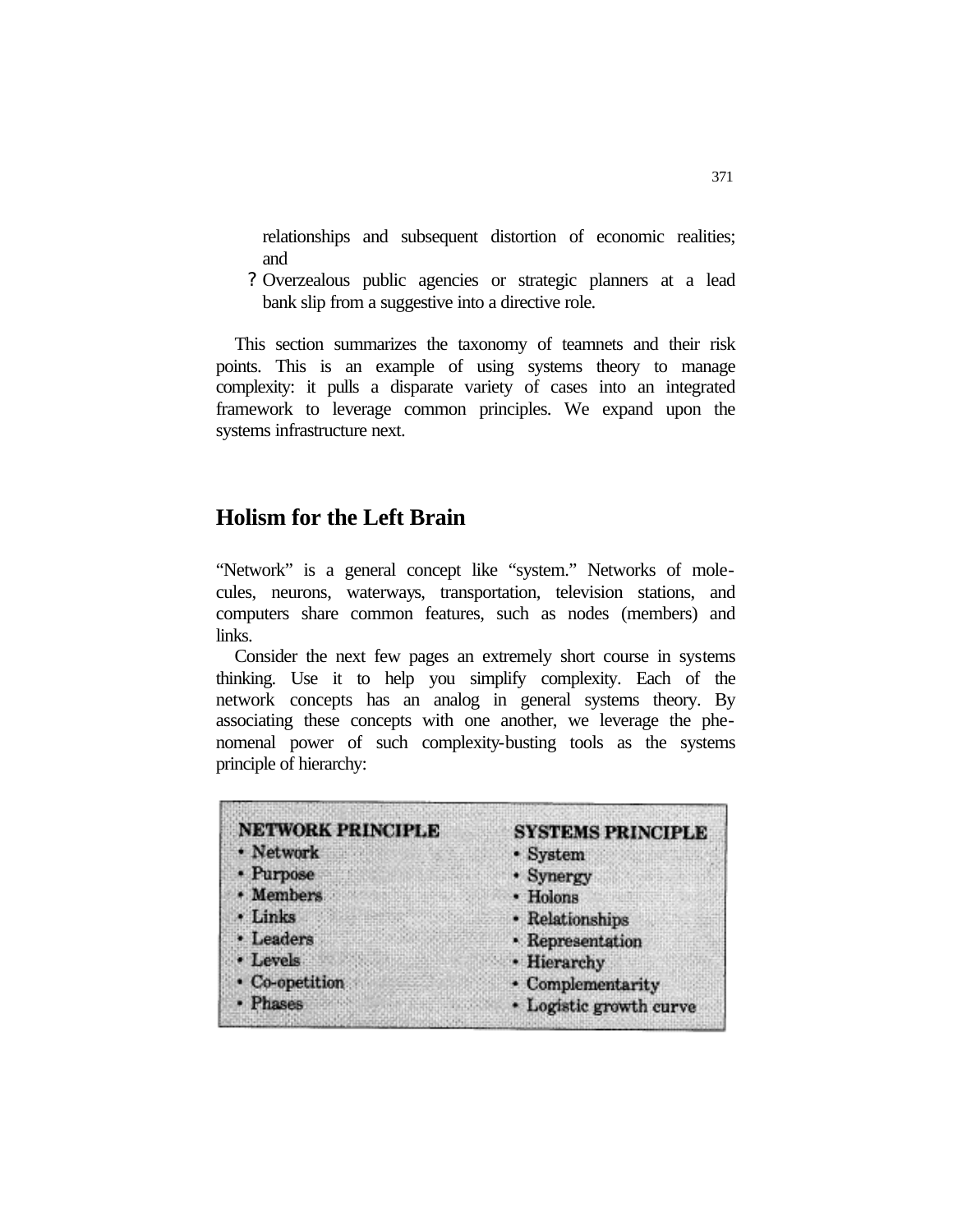#### **NETWORKS ARE SYSTEMS**

Systems theory the world around permeates advanced management techniques such as the quality movement and sociotech approaches. When W Edwards Deming, the father of quality, turned to science, he did not borrow from the traditional reductionism of Frederick Winslow Taylor. Rather, he viewed science holistically, as do other great systems scientists, such as Herbert Simon and Kenneth Boulding. Deming's business systems model is very straightforward:

> *Every value-producing organization receives inputs from suppliers and provides outputs to customers.*

Networks are systems, pure and simple. Anywhere a systems concept will work, so will a network concept. Indeed, for many systems, particularly social systems, networks are an easier sell.

In the social world, people do not much love the word "system." It's easy—and often justified—to hate "the system." Some people hate it so much that they are blind to their aversion.

Little wonder. Most traditional systems are "black boxes." Think of the tax system or the international monetary system or even the municipal garbage system. Most systems portray themselves as beyond the comprehension and control of ordinary mortals. Traditional systems science is much the same. It also offers an obfuscating self-portrait of systems as black boxes, unfortunately too complicated for just anyone to understand.

With networks, you can take the wraps off systems. Instead of "black box" systems, create "glass box" networks. Make the outer boundary of the whole transparent. See inside to the parts—the members—and to the relationships—the links—between the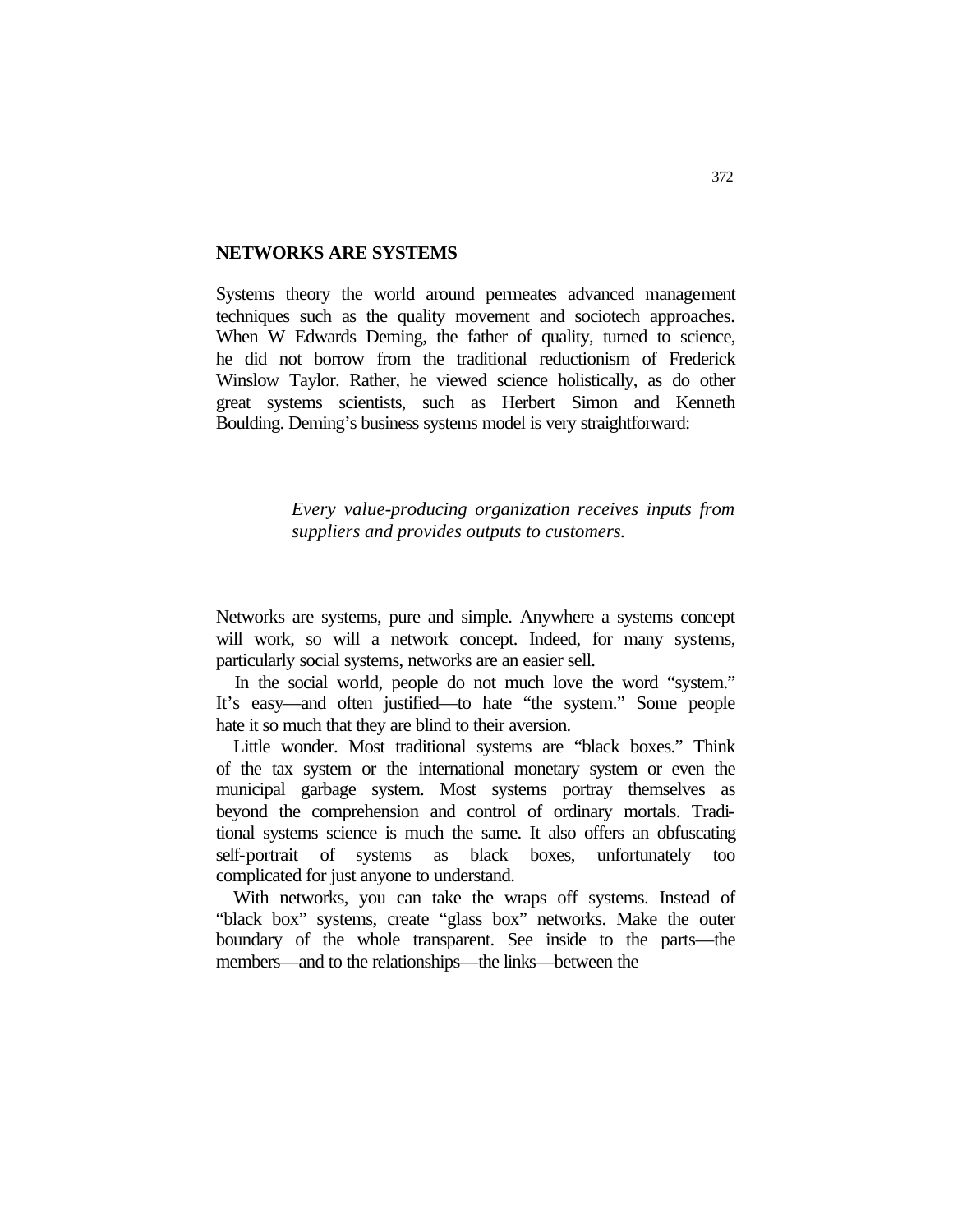

parts. The more clearly you lay out the network-system elements, the easier it is to understand.<br>It is difficult to "see" a

It is difficult to "see" a physically distributed organization. Turn this liability to advantage by promoting "whole systems awareness." Emphasize how all the parts interrelate. A systems view enables you to grasp a network as naturally as the hand of a friend.

# **PRINCIPLE 1: SYNERGY BECOMES YOU**

"The whole is more than the sum of the parts." This systems principle is so popular that it's almost a cliche. In networks, purpose is the "more than" that defines the whole, what Buckminster Fuller called "synergy." Purpose is what enables a group of independent people to do something together that they cannot do alone. Together, synergy is possible; in isolation, it is not.

> *To function, your system—no matter how minimal—has to have some synergy or purpose.*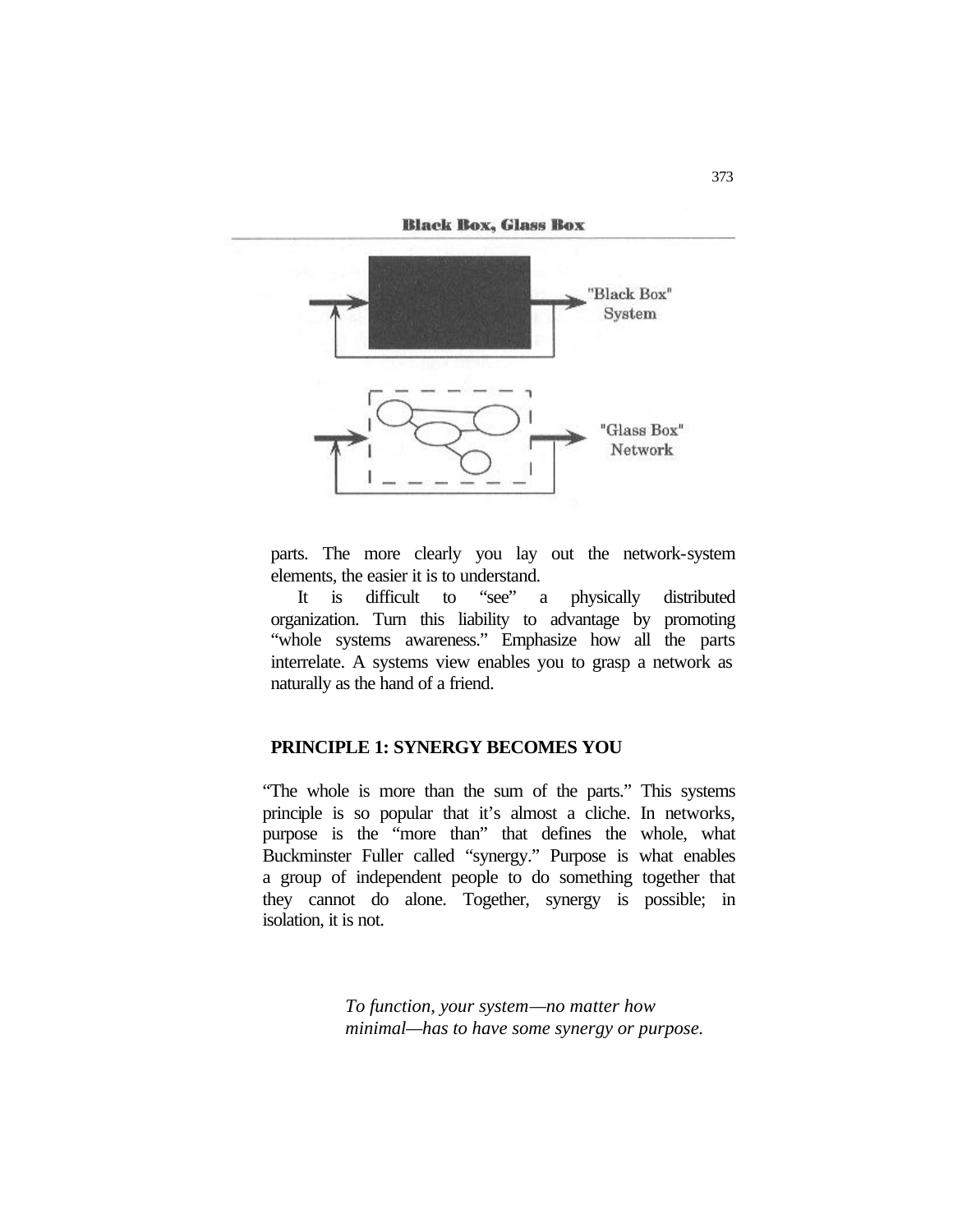Purpose relates very practically to how people become legitimized in networks. In a simple hierarchy, you gain legitimacy from the authority structure, with its system of rewards and punishments. In bureaucracies, control comes from charters and all manner of legalities and policies. In networks, legitimacy is an altogether different animal. You gain real legitimacy through contribution to the shared purpose.

Develop purpose as a resource for your team, just as people develop procedures and policies using law as a resource. Encourage your members to participate in planning and decision making to internalize the purpose for themselves. Externalize the purpose through explicit plans, information access, and by creating symbols—logos, nicknames, acronyms. Instead of controlling one another through one-way orders or endlessly detailed policies, boundary crossing teamnet members exercise control through their shared process.

#### **PRINCIPLE 2: THE BEST MEMBER IS** A HOLON

Each of us is a *whole* person who plays *apart* in businesses, families, and communities.

What sorts of things are simultaneously wholes and parts?

Everything. Arthur Koestler, the author and systems thinker, coined the word "holon" to stand for this whole/part characteristic of everything.<sup>2</sup> This "systems within systems" feature of nature is fundamental to understanding complexity.

View teamnet members as holons. The autonomy of teamnet members means that they are independent parts; they have their own integrity and own life processes of survival and growth. This is true whether the members are alliances of firms or individual peers on a team.

Parts and wholes have names. Companies, departments, divisions, functions, projects, programs, and teams all have names. From a systems perspective, these names label *categories.* They differentiate the parts of complex systems. Bureaucratic boxes and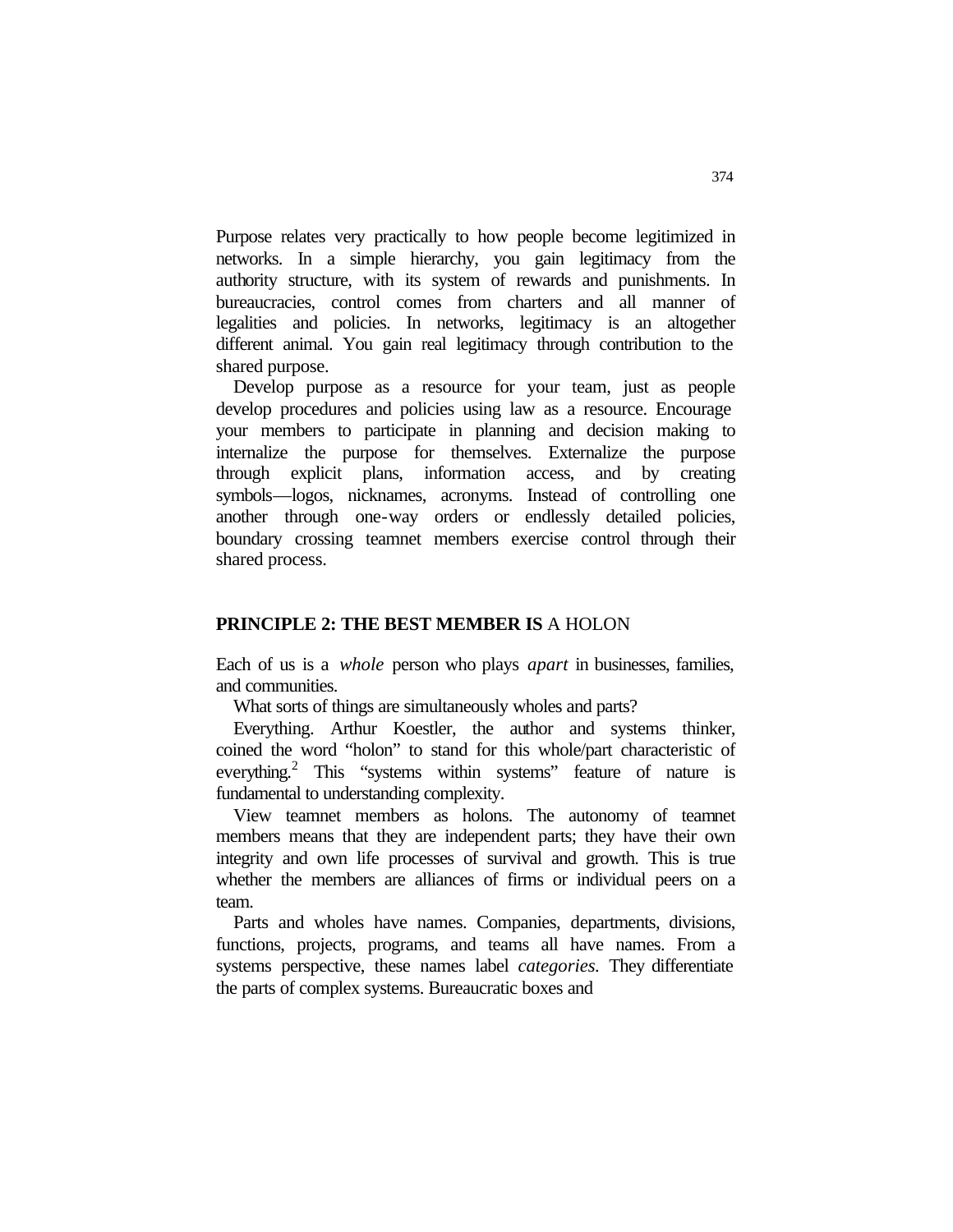network nodes both function as categories; they both collect people, things, and activities into coherent clusters. In real life, we are all parts of many categories, many social clusters, many boxes. Sometimes, the same name represents both a bureaucratic box and a network node: an engineering group is both a node in the product development boundary crossing teamnet, and a bureaucratic departmental box at the same time.

There are important differences here. While you play multiple roles in multiple networks, in hierarchies you appear in one and only one box. As a network member, you are relatively independent and demonstrate strong tendencies to autonomy. In a bureaucracy, you are relatively dependent and look for precision fit. When it comes to the independence-dependence continuum, network nodes and bureaucratic boxes lean to opposite poles.

#### **PRINCIPLE 3: THE INTERCONNECTED WEB OF RELATIONSHIPS**

Relationships are elusive things. For some people, they are real; for others, they are not. Some people literally cannot see relationships, even indirectly. These people do well in organizations with a rule to govern every aspect of behavior. They don't fare well in teamnets. Relationships are at a network's core.

There are so many relationships involved in life, and so many different kinds of them everywhere you look. To simplify this vast interconnected mess, traditional organizations have many one-way signs. Hierarchies and bureaucracies take an extremely limited approach to how parts interconnect. Generally speaking, orders and information flow in a minimal number of formal channels. Information flows up and commands flow down. This traffic pattern gives rise to the walls, stovepipes, silos, and other hard-to-penetrate boundaries in organizations.

By contrast, in networks, connections are many rather than few. Information and influence flow both up and down the levels through links, as well as horizontally within levels. What is the situation with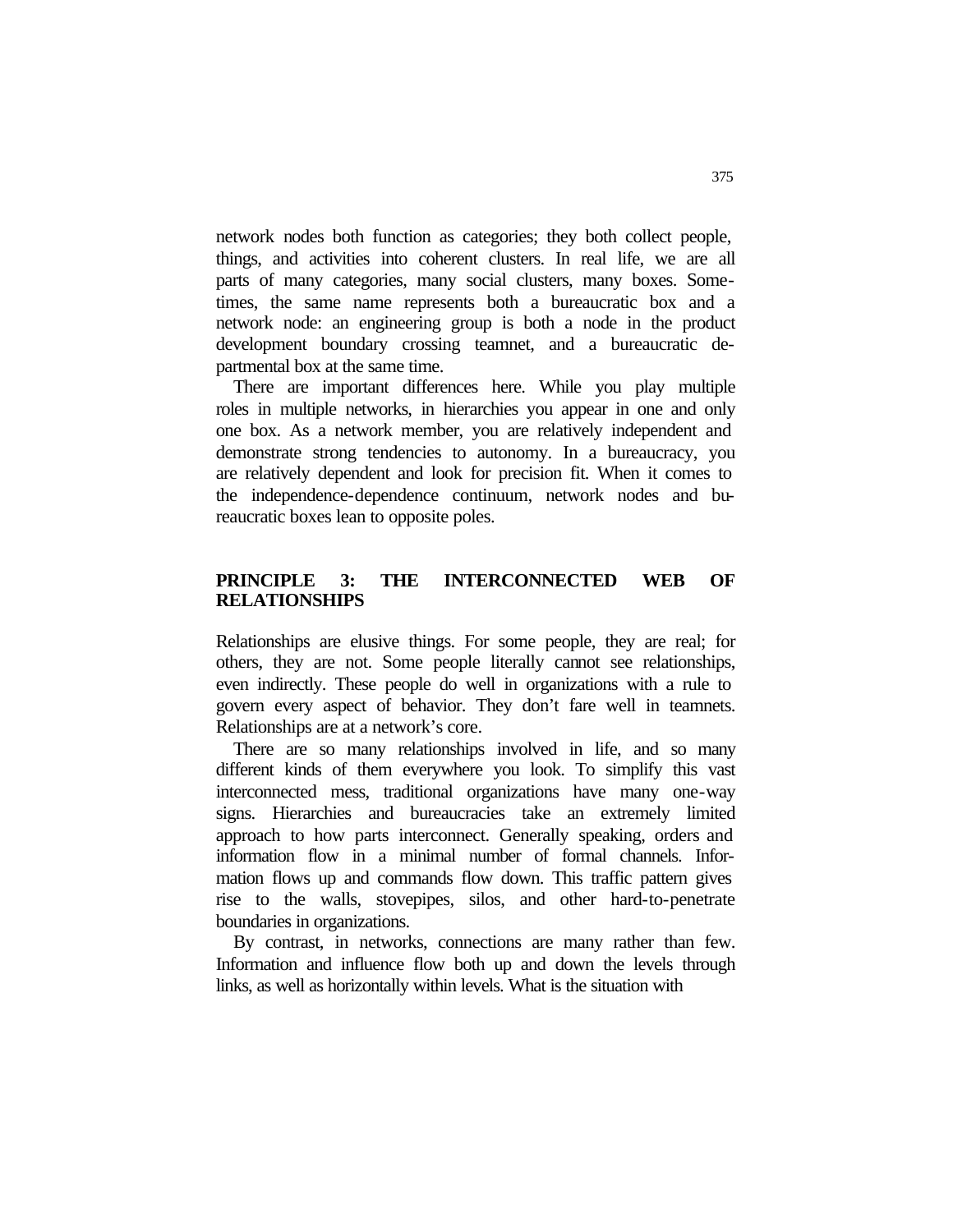your boundary crossing teamnet? Do information and influence flow along a two-way highway, or are people stopped for going against the traffic?

Systems thinking has historically emphasized relationships. Peter Senge's book, *The Fifth Discipline,* is an excellent example of a systems approach to complexity for business based on understanding processes and relationships.<sup>3</sup> Gregg Lichtenstein, one of the leading facilitators of flexible business networks, wrote about "the significance of relationships in entrepreneurship" for his doctoral dissertation in social systems science.<sup>4</sup> June Holley and Roger Wilkens have developed a systems dynamics model of flexible networks to guide the development of networks of small manufacturers in southern  $Ohio.<sup>5</sup>$ 

#### **PRINCIPLE 4: REPRESENTATIVE LEADERSHIP**

Nothing in groups is as complicated as leadership. One way to simplify complex wholes is to grasp a part that represents the rest. For example, Wall Street is shorthand for America's financial system; the White House stands for the executive branch of government; the Oval Office represents the White House.<sup>6</sup> In the search for simple ways to "grasp a group," leaders come in handy. Leaders are people who stand for a group.

All organizations have leaders, even self-directed groups, where leadership comes from within rather than from without. Networks are rife with leaders. By definition, leaders are partial representatives whose views others need to supplement.

To Americans, hierarchies in the social sense are single-pointed pyramids. Unfortunate as the burden is impractical, in a hierarchy everything supposedly comes together at the top in one perfect person. In a hierarchy, the rule is the fewer the leaders the better with as little change as possible for as long as possible.

The same is not true in networks. As we stress repeatedly, the more leaders the better. In the best of networks, everyone is a leader. Everyone provides guidance in specific realms of expertise,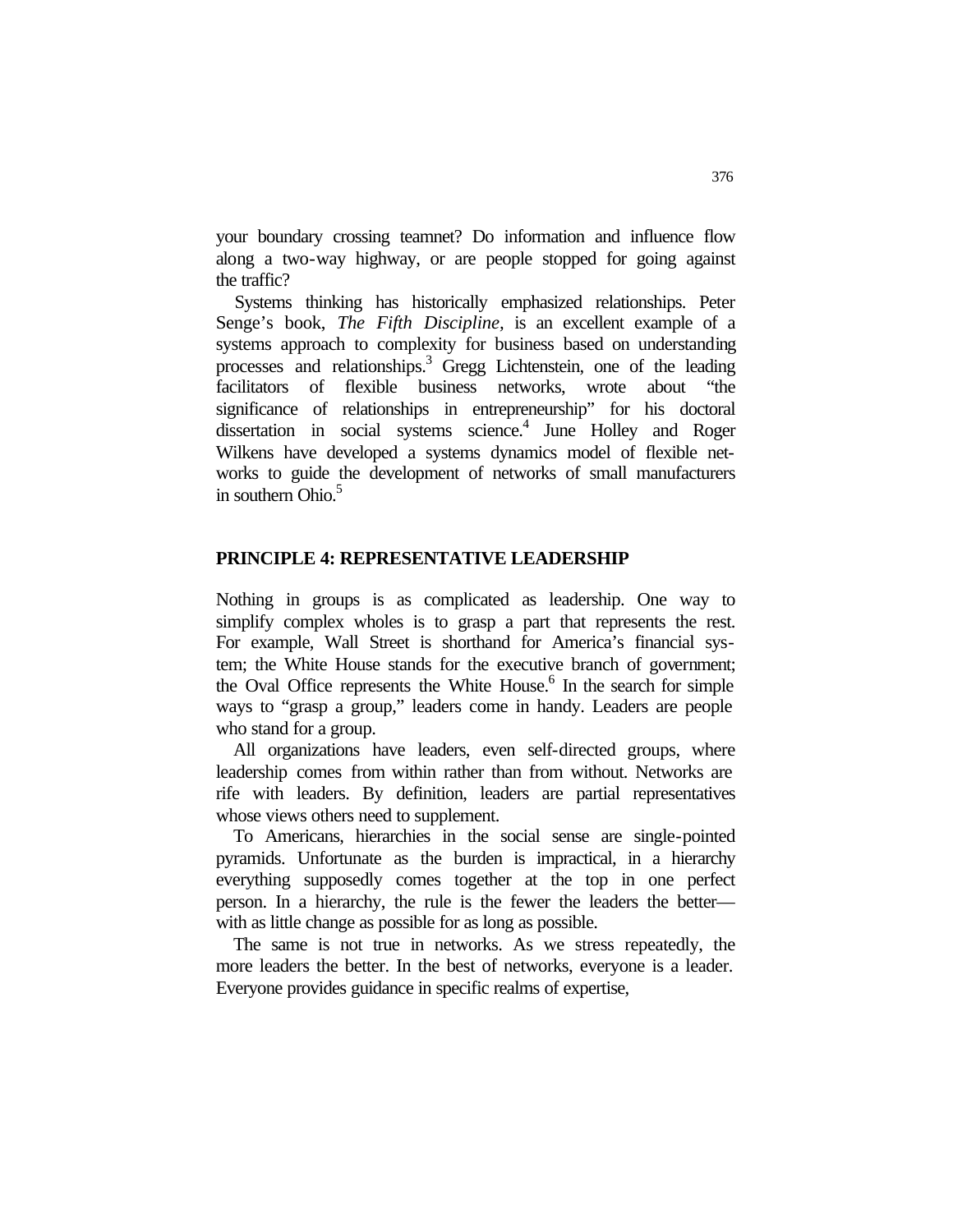their talents and knowledge all contributing to the success of the group. People alternate between leadership and followership roles in fast-moving networks with many parallel interconnected activities.

#### **PRINCIPLE 5: HIERARCHICAL LEVELS**

While in some ways boundary crossing teamnets are very different from hierarchies, in others they are the same. Do not despair. This is not some sort of depressing truth that makes us want to say, "See? I knew there was nothing different here, after all." Consider it instead a great source of comfort. Since you already know a great deal about hierarchies, draw on your experience as a source of strength.

Were you schooled in the analytic, "break-it-down," mechanistic, one-size-fits-all strategy approach to anything complicated? We were, and so was nearly everyone else in the West. This half-brained approach to thinking has its strengths but also its limitations in solving life's problems. From a systems perspective, it ignores the parallel value of synthesis, the "build-it-up" holistic strategy, critical for all living systems, including human ones.

> *What systems am I part of? What environments is the team part of? What contexts is the company part of? What systems.*

One of the great ironies of systems science lies in the term "hierarchy." Hierarchy is the most common principle threading through the multitude of systems theories.<sup>7</sup> Every comprehensive systems theory uses it, regardless of its native discipline. According to Herbert Simon, the father of information science, hierarchy is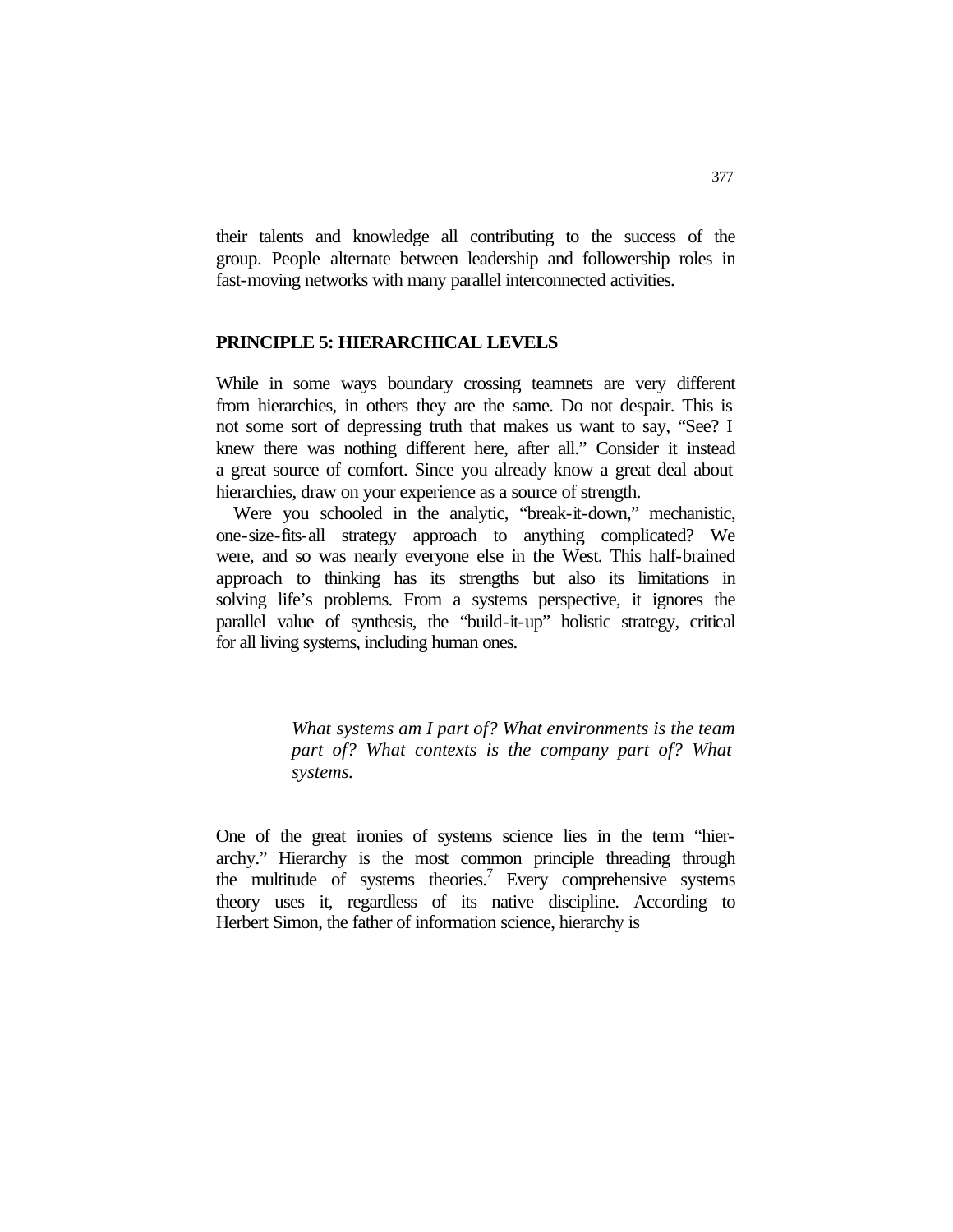nature's "architecture of complexity." Confusion over the word, which literally means "priestly rulership," has kept this idea from being widely understood where it is needed most, in human affairs.<sup>9</sup>

Hierarchy is what we mean by *levels.*

The social use of the term "hierarchy" includes the scientific one, levels of organization. Unfortunately, when people apply the word to organizations, they also add another characteristic: vertical control. In social hierarchies, the higher you are, the better off you are, and the more power you have; the lower you are, the worse off you are, and the less power you have.

As true as this may be in your local hierarchy, let us say most emphatically that *top-down* is only one of many possible relationships between levels. Exclusive one-way control is *not* natural in nature's hierarchies. Rather than dominating one another, levels are interdependent. More inclusive levels have critical dependencies on lower levels. Molecules would have a tough time without atoms. Organisms wouldn't be much without cells, which rely on molecules. The life of cells follows its own rules quite apart from an organism's life, which has its own special rules. These are all examples of hierarchy in the natural scientific sense.

Complex boundary crossing teamnets *are* "systems of systems within systems." Every teamnet is a hierarchy of wholes and parts. Thamnet members are systems of systems. The systems principles of segmentation and inclusion apply every time a group splits up into task teams or an alliance jells.

#### **LOVE AND MARRIAGE, HORSE AND CARRIAGE: THE COMPLEMENTARITY OF CO-OPETITION**

"Co-opetition" brings the complements of cooperation and competition into one word. This dynamic between the self and others is one of many ways *complementarity,* the second fundamental principle of systems (after hierarchy), shows up in networks.<sup> $0$ </sup> When you see your teamnet as both structure and process, you see complementary views of the same thing.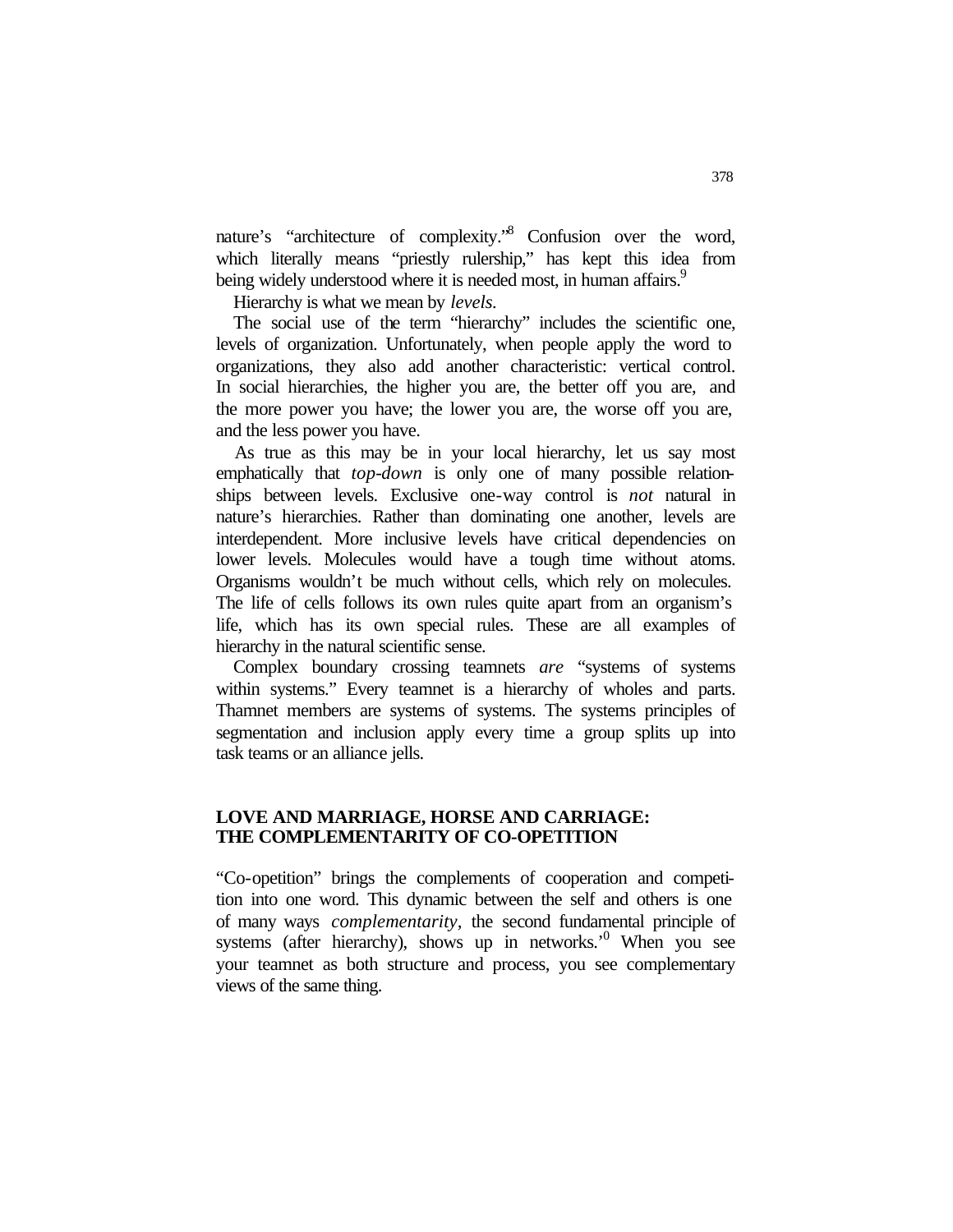Both hierarchy and complementarity appear everywhere in nature and society. They are grand boundary crossing concepts that cross many terrains of knowledge. Physicists use complements like positive and negative charges, matter and antimatter, and right and left spins. They see fundamental reality as both particles and waves at the same time. In biology, we see life and non-life, birth and death, male and female, as basic complements. In society, people struggle between *self* and *group,* a natural dynamic that is central to families, communities, and nations alike.

Tension erupts when complements begin to grate against one another. In reality, the tension of duality is always there. When the system begins to shake, stress becomes noticeable as relationships form, break, and re-form. You can use the principle of complements as a simple tool in many teamnet situations. For example, you can take a complementary approach to conflict, using such simple homilies as "There are two sides to every story."

#### PHASES OF GROWTH

The teamnet concept of process derives from a key pattern recognized by general systems theory. "General systems"—initiated half a century ago by the biologist Ludwig von Bertalanffy and the economist Kenneth Boulding among others—is a scientific discipline that focuses on common patterns, mathematical and otherwise, found in physical, biological, and social systems.

The S curve, also known as the "logistic growth curve," which we use to represent the change process, appears in the original paper von Bertalanffy wrote establishing the field of general systems.<sup>1,</sup> It was his first example of an "isomorphy," a general principle that holds across scientific disciplines. *An isomorphy is a boundary crossing principle.*

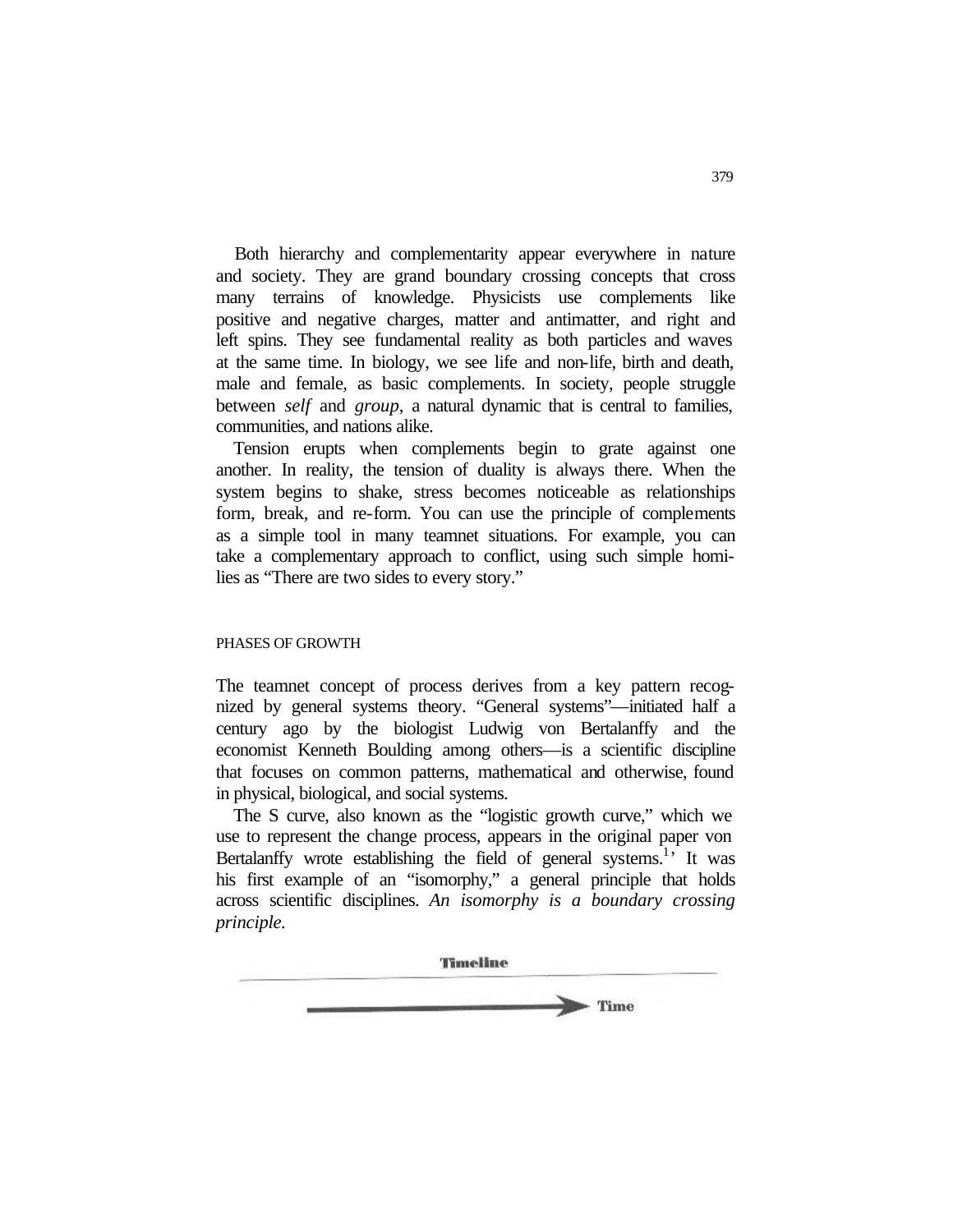To track the cumulative progress of some change over time, add a second dimension to the simple time line. Now, the straight-arrow process path looks like an S curve. It generates a *plane of change,* a very typical result when you plot change data against time.



The S curve does equally well at charting the growth of bacteria in a petri dish and the rate at which new technology spreads, for example, the penetration of a cable television franchise into a new area.<sup> $2$ </sup> "Limits to growth" is the common factor in these processes, a major law of all life on this planet.<sup>3</sup>

*The S curve charts the common dynamic when change starts small, develops slowly, then "suddenly" takes off rapidly filling out the available opportunity, slowing as it reaches limits, and stabilizing into a new slow- to no-growth pattern.*

Well understood in a wide variety of disciplines, the S curve represents great acquired knowledge, available to those who want to deepen their understanding of process.

The S curve becomes the "stress curve" when you pay attention to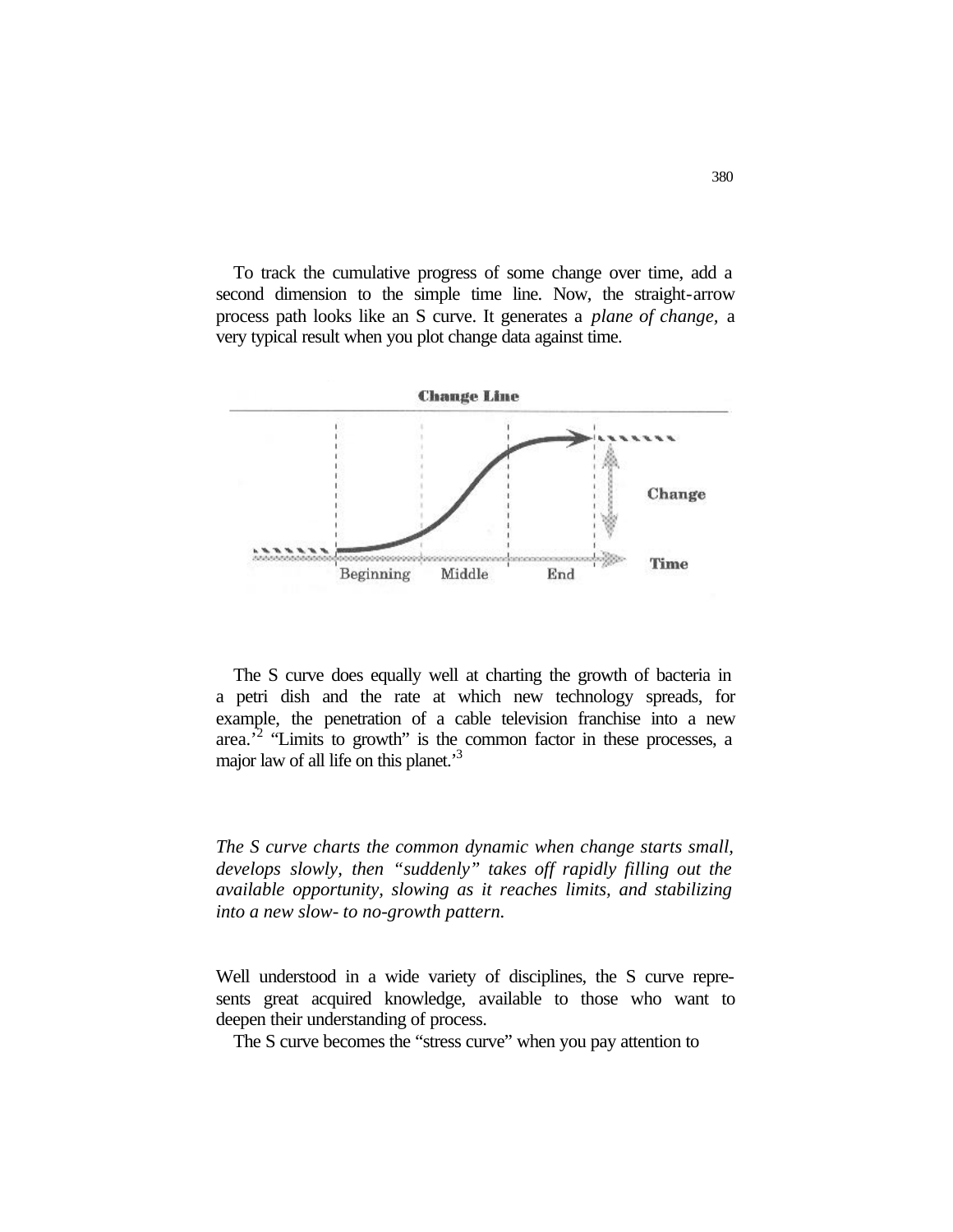the turbulence associated with the two bends in the curve (see "Teamnet Phases of Growth" in chapter 10). The stress curve is a very handy pocket tool for anyone involved with teamnets. Use it as an extremely valuable process aid to plan meetings and conferences of all sizes. Look to the points of turbulence in the process. Use them as alpine skiers do the bumps on the downhill trail: racers anticipate and pre-jump the bump, leveraging momentum from the bump's back side rather than being thrown for a loop by flying off the front.

# **Smarter Groups**

Human evolution has progressed by substituting brain for brawn.

We see the possibility of much smarter groups as new forms of teamnets integrate with the electronic world of technology networks. Remember:

> *Only a few generations of humans have had instantaneous electronic communications, and only now are we launching groups linked with the historically unique cognitive (digital) technology of computers.*

In the broad cultural context, electronic and digital technology stimulates and shapes the sociological response of global networks. Networks are the unique response to the driving forces of information, just as hierarchy developed in the Agricultural Era and bureaucracy matured in the Industrial Era.

But we don't have to wait for tomorrow for smarter groups. Most people have at some time or another been a member of a group that